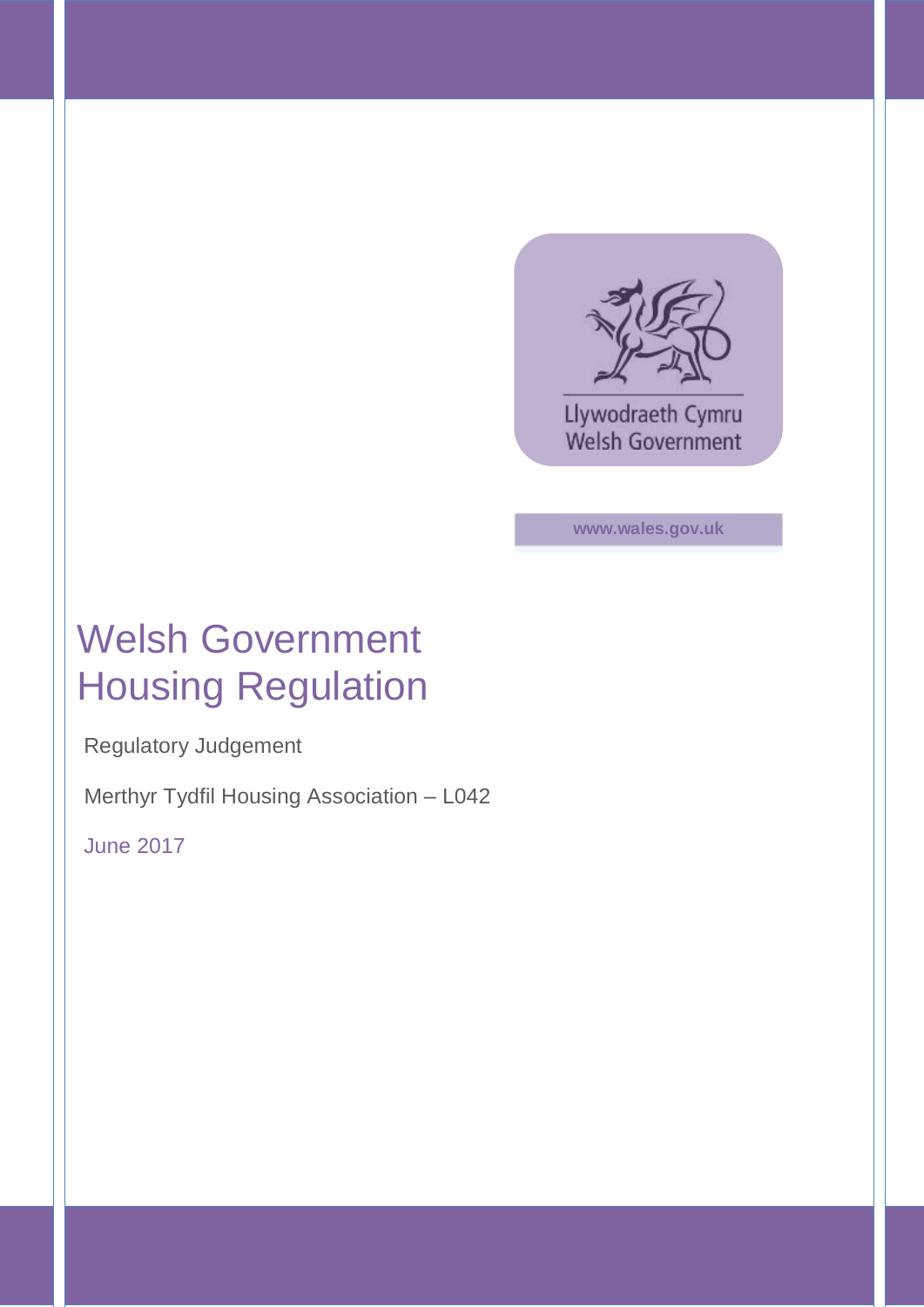The Welsh Ministers have powers under Part 1 of the Housing Act 1996 to regulate Registered Social Landlords in relation to the provision of housing and matters relating to governance and financial management.

The Welsh Ministers are publishing this Regulatory Judgement under sections 33A and 35 of the Housing Act 1996.

The judgement is published in accordance with the Regulatory Framework for Registered Social Landlords in Wales and the related performance standards.

[http://gov.wales/topics/housing-and-regeneration/services-and-support/regulation/regulatory](http://gov.wales/topics/housing-and-regeneration/services-and-support/regulation/regulatory-framework/?lang=en)[framework/?lang=en](http://gov.wales/topics/housing-and-regeneration/services-and-support/regulation/regulatory-framework/?lang=en)

The judgement is based upon the Association's own evaluation of its compliance with the performance standards together with regulatory intelligence gained through on-going, coregulatory, relationship management between the Regulator and the Association.

### **Basis of Judgement**

This judgement is designed to provide the Registered Social Landlord, its tenants, service users and other stakeholders with an understanding of its financial viability and how well it is performing, at a specific moment in time, in relation to:

- Governance and Service Delivery
- Financial Management

The judgement must not be relied upon by any other party for any other purpose. The Registered Social Landlord is responsible for the completeness and accuracy of information provided to the Regulator.

Housing Regulation Team RSL Sector Development and Regulation Division Welsh Government Merthyr Tydfil Office Rhydycar CF48 1UZ e-mail: housingregulation@wales.gsi.gov.uk

Digital ISBN 978-1-4734-9374-2 Crown Copyright 2017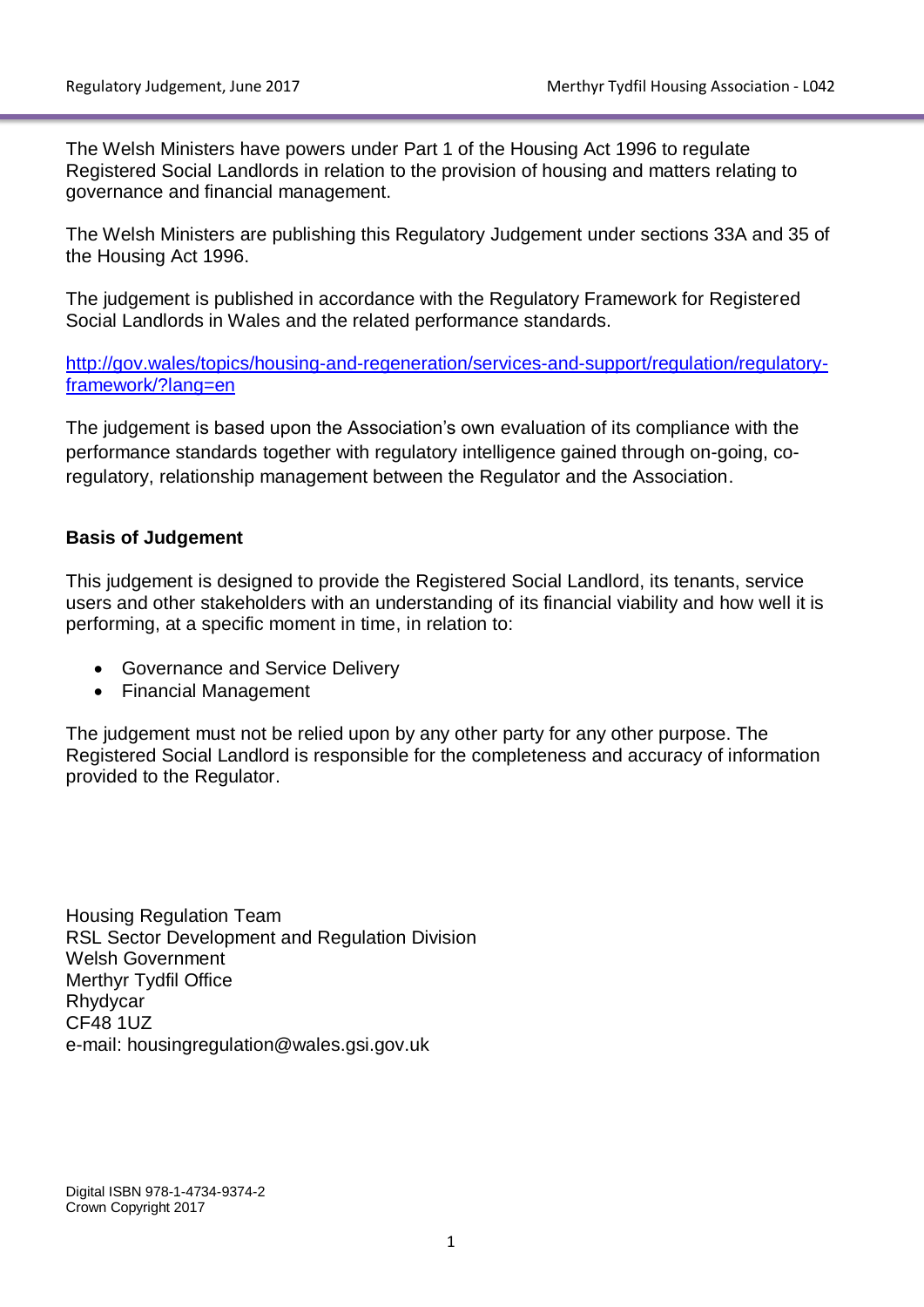## **Profile**

Merthyr Tydfil Housing Association ("Merthyr Housing" or "the Association") is a Registered Social Landlord established in 1977. It is registered under the Co-operative and Community Benefit Societies Act 2014, with charitable rules.

Merthyr Housing owns and manages 1,132 properties within Merthyr Tydfil County Borough. In addition to general needs homes, it owns and manages one sheltered housing scheme and eight commercial units.

### Key Financial Data

|                                                                                                                                     | <b>Historical Data</b>     |         | <b>Covenant</b><br>Limit | <b>Sector</b><br>Average |
|-------------------------------------------------------------------------------------------------------------------------------------|----------------------------|---------|--------------------------|--------------------------|
|                                                                                                                                     | 2014/15<br><b>Restated</b> | 2015/16 |                          | 2015/16                  |
| <b>Performance</b>                                                                                                                  |                            |         |                          |                          |
| Operating surplus as % of turnover                                                                                                  | 23.7%                      | 17.0%   | n/a                      | 19.1%                    |
| Surplus/(deficit) for the year as % of turnover                                                                                     | 11.5%                      | 3.0%    | n/a                      | 8.7%                     |
| Loss from empty properties and uncollected<br>rent as % of rental income                                                            | 1.7%                       | 1.5%    | n/a                      | 1.6%                     |
|                                                                                                                                     |                            |         |                          |                          |
| <b>Funding</b>                                                                                                                      |                            |         |                          |                          |
| Fixed borrowing as a % of total                                                                                                     | 45%                        | 47%     | n/a                      | 74%                      |
| Gearing                                                                                                                             | 35%                        | 33%     | 60%                      | 69%                      |
| Interest cover                                                                                                                      | 187%                       | 169%    | 110%                     | 153%                     |
| Current cash balances and undrawn facilities are sufficient for the Association to complete its<br>committed development programme. |                            |         |                          |                          |